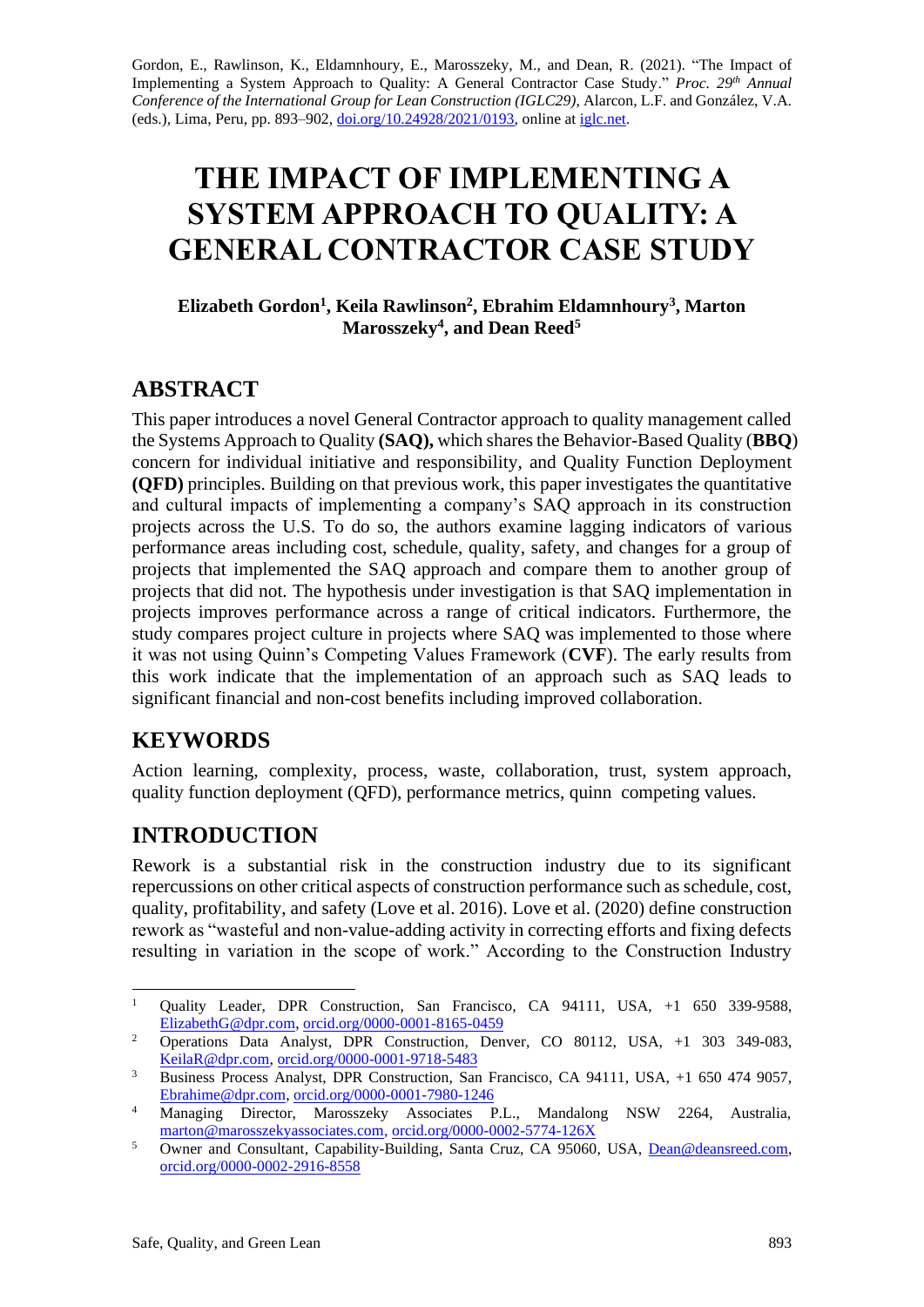Institute (CII), direct costs in the US caused by rework average 5% of total construction costs (CII 2005). In Australia, Marosszeky and Thomas (2002) reported a detailed study that costed 3500 rework items on \$60 million of construction across four projects and found it to be 6.5% of construction cost. In addition, Love (2002) indicated that, on average, rework contributes up to 52% of the total growth of incurred costs and can increase schedule overruns by 22%. Based on the CII study, considering that \$1.75 trillion was spent on construction in the US in 2017, almost \$87 billion was wasted on rework.

The industry's longstanding view of rework causation mainly focuses on individual behavior, adopting the traditional "blame the perpetrator" approach (Bertelsen 2003). In this view, the cause of rework is fully explained by individuals' bad judgments, inaccurate assessments, or violations. This approach assumes that management systems are inherently sound, linear, and only the unreliability of individuals creates rework. However, organizations are non-linear interconnected sub-systems that encompass various levels of complexity. Saurin et al. (2013) describes a complex system as a system that has: (1) large number of dynamically interacting elements; (2) wide diversity of elements; (3) unanticipated variability; and (4) resilience. While an individual's unreliability can partially contribute to errors, it is a symptom of a deeper problem within the system that stems from multiple causes and dynamic complexity. It is impossible to separate systematic management of the workplace and the behavior of an individual within a system. Dekker (2017) shows that a more accurate explanation for errors can be found by finding how an individual's actions and behaviors made sense at the time given the circumstances within their environment. From this view of causation, an employee's behavior alone cannot be blamed for a quality failure. Viewing quality through a complex-system perspective, and accounting for environmental pressures, unruly technology, and social processes within an organization leads to a more robust and plausible understanding of quality management.

This means that the responsibility for quality performance within complex systems rests with the management system as well as the behavior of employees within it. This dynamic between management system factors that influence an individual's behavior and how the individual responds can also be described as team culture. The SAQ systems approach described in this paper recognizes the system complexity within which employees operate through trade-offs; it builds from available knowledge to identify Distinguishing Features of Work (DFOW), understands stakeholders' critical requirements; aligns expectations prior to starting work and tracks measurable criteria as the work is delivered. In addition, it recognizes that promoting healthy behavioral practices can improve overall quality performance within an organization. This includes upfront, honest conversations amongst team members and with different stakeholders to create psychological safety that encourages questioning and discussion.

# **A SYSTEM APPROACH TO QUALITY**

In a 2018 paper (Spencley et al. 2018), the approach to quality management developed by a major US builder was described as a Behavior Based Quality (BBQ) approach. That paper referenced the similarity of elements of the company's BBQ approach to Quality Function Deployment (QFD). In hindsight, the authors believe the label is not accurate, that it should be seen as a systems approach.

The approach was described as recognizing upstream requirements, information packaging, mindsets, behaviors, practices, and information gaps that result in quality issues and unpredictable results downstream in the production process. It is a method in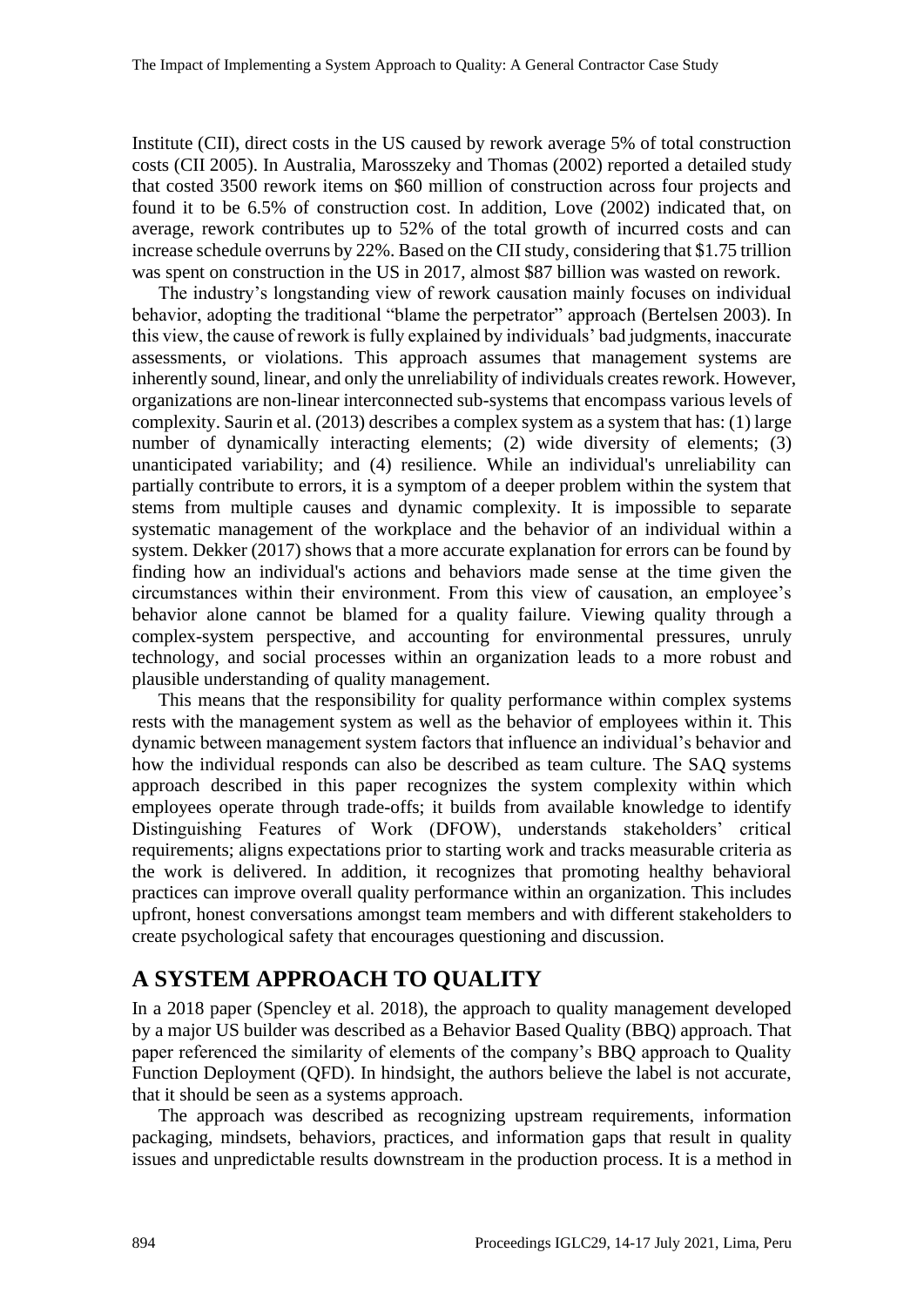which client, design team, and construction stakeholders share their expectations, knowledge, experience and agree on Distinguishing Features of Work (DFOW), Measurable Acceptance Criteria (MAC) for each work package, resulting in better project outcomes. It was argued that quality management must require accountable project stakeholders from the owner's team, design team, GC's team, and Trade partners' teams to explore, discuss, and eventually agree on the requirements that are to be met, rather than simply checking quality to ensure compliance. It was argued that quality management should focus on the role of individuals' behaviors and demonstrate an understanding of people's roles throughout the project lifecycle from pursuit through closeout: what do stakeholders (those providing the deliverable, the supplier and those receiving the deliverable, the customers) want, know, and believe should be done. It is crucial to acknowledge that individuals operate within an ever-changing complex system, and to improve quality performance, systems-focused adaptive approaches need to be implemented.

QFD is a powerful systems-approach that interprets the design requirements of the client into terms that trade contractors understand. This process is used to translate users' needs into critical product characteristics and specific measurable criteria that can be incorporated early in the design stage (Alarcon and Mardones 1998). A QFD system can be realized through (1) ensuring consistency between customer requirements and product's measurable criteria, (2) converting consumer's demands into major quality assurance milestones or "Points of Release" throughout the project lifecycle, (3) ensuring consistency between the design phase and construction work, and (4) optimizing the integration of consumer's perceptions and other aspects that can affect project outcomes (Gargione 1999).

### **SAQ DEVELOPMENT AND CHARACTERISTICS**

In this paper, the same approach is reinterpreted as a Systems Approach to Quality **(SAQ),**  recognizing that the approach is much more than a behavior-based approach. Rodney Spencley, the architect of the SAQ approach, came into a senior quality leadership role after successfully implementing a behavior-based safety (BBS) approach within the company. He ensured that the importance of individual responsibility (for safety outcomes) was incorporated into the company's approach to quality. Although developed independently of QFD, the SAQ approach has similar characteristics to QFD. Saurin et al. (2013) identified six guidelines for the management of complex socio-technical systems like construction including: (1) giving visibility to processes and outcomes; (2) encouraging diversity of perspectives when making decisions; (3) anticipating and monitoring the impact of small changes; (4) Understanding the gap between prescription and practice; (5) and creating an environment that supports resilience. To this extent, SAQ emerged as an organic response to customer-initiated quality challenges facing the business, while at the same time it recognized the complex nature of projects.

This homegrown SAQ also recognizes the importance of having healthy individual behaviors including open lines of communications, measurable collaboration, and psychological safety, which is synergetic with SAQ. Spencley et al. 2018 describes how the model is based on 1)- unifying language and perspectives among different stakeholders; 2)- understanding expectations and best work practices; and 3)- developing objective measurable acceptance criteria for the end product and the processes and deliverables to achieve the end product. Table 1 summarizes the characteristics and workflows of the model that was further developed after coaching hundreds of different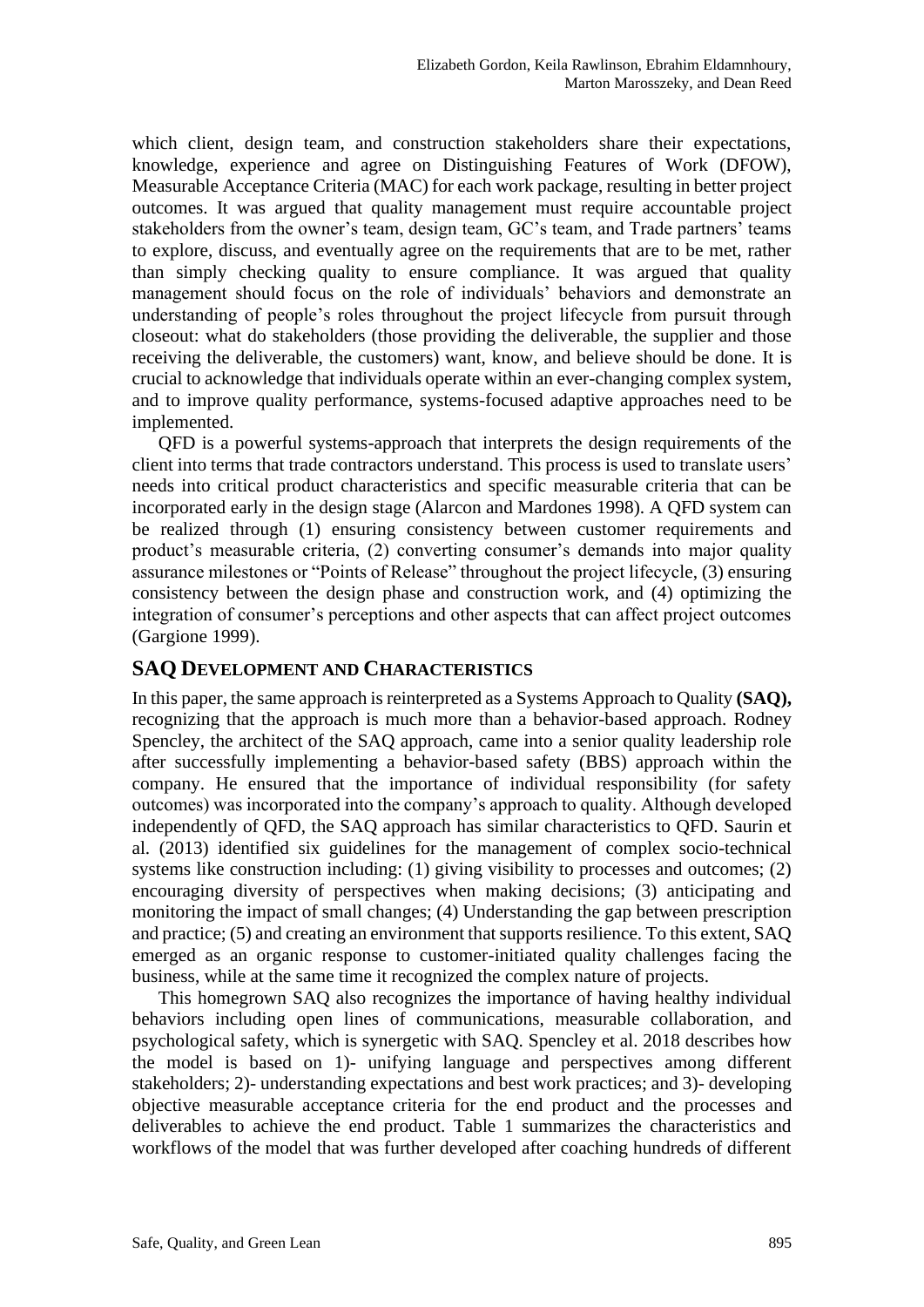projects from 1M to 5B across the U.S. over many decades. Each project was experiencing different variations of stakeholder engagement, stakeholder availability and capability, supply chain variability and site working conditions. These experiences reflect Bertelsen (2003) conclusion "that construction is indeed a complex, nonlinear and dynamic phenomenon, which often exists on the edge of chaos." Knowing that every project experience unpredictability and different levels of variability, these characteristics and workflows were developed to help clarify and prioritize what teams should focus on to set themselves up for the greatest likelihood of reliable outcomes.

|                                                              | radic 1. OC Systems Approach to Quality                                                                                                                                                                                                                                                                                                                                                                                                                                                                                                                                                                                                                                                                                 |
|--------------------------------------------------------------|-------------------------------------------------------------------------------------------------------------------------------------------------------------------------------------------------------------------------------------------------------------------------------------------------------------------------------------------------------------------------------------------------------------------------------------------------------------------------------------------------------------------------------------------------------------------------------------------------------------------------------------------------------------------------------------------------------------------------|
| <b>Principle</b>                                             | Implementation                                                                                                                                                                                                                                                                                                                                                                                                                                                                                                                                                                                                                                                                                                          |
| <b>Build from</b><br>Knowledge &<br>Information              | Project teams start with the project information and a working<br>understanding of what others have learned and identified as<br>Distinguishing Features of Work (DFOW). DFOW are those features of<br>a product and the processes necessary to create it, that require<br>increased attention to achieve the intended result.                                                                                                                                                                                                                                                                                                                                                                                          |
| Points of Release                                            | Project teams also identify key Points of Release (POR) in the project<br>life cycle. A POR can be a project milestone, importantly it reflects that<br>work will be released to the next phase. This is a critical gate in the<br>workflow. Work should be assessed as ready for release before it is<br>masked by new work.                                                                                                                                                                                                                                                                                                                                                                                           |
| Understand<br>Expectations<br>(DFOW)                         | The entire project team and supply chain must understand the vision of<br>no surprises and predictable outcomes. Engaging the team starts with<br>the First Planners and understanding their DFOW. First Planners are<br>those project stakeholders accountable for delivering the project goals.<br>Based on the project POR, there is a process to engage team members<br>in understanding the organizational and personal commitments needed<br>to achieve this vision. As new stakeholders: the owner; end-user<br>designers; fabricators; builder; trade partners; Authority Having<br>Jurisdiction (AHJ) and other decision makers accountable for project<br>results on-board, they are engaged in this process. |
| Align Teams to<br>Measurable<br>Acceptance<br>Criteria (MAC) | The process of aligning the team Measurable Acceptance Criteria (MAC)<br>involves accountable stakeholders communicating and aligning on<br>expectations for the POR. Numerous deliverables and workflows provide<br>information for each POR. For each phase of the project, stakeholders<br>firstly identify DFOW and risk specific to key deliverables and secondly,<br>define MAC and clear commitments to achieve them. Visual controls<br>show whether conversations are happening in the right time frame, with<br>the right stakeholders and result in the documented MAC.                                                                                                                                      |
| Evaluate<br>Delivered<br>Product                             | At the identified POR, deliverables are evaluated against the agreed to<br>MAC. When work does not meet the MAC, those involved in the work<br>investigate the breakdowns in the work process through cause-mapping.<br>Leaders develop a strategy to mitigate the situation.                                                                                                                                                                                                                                                                                                                                                                                                                                           |
| Building the<br>project<br>knowledge base                    | Now understanding the breakdowns in the work processes, the team<br>reflects on what they have learned, records it in the form of lessons, and<br>shares their learning within the project as well as their organizations.                                                                                                                                                                                                                                                                                                                                                                                                                                                                                              |

Table 1: GC Systems Approach to Quality

### **THE IMPACT OF SAQ ON PROJECT SUCCESS**

This study aimed to evaluate the effect of implementing the SAQ approach on performance in relation to cost, schedule, safety, quality, and change. The scope of the study involved a quantitative assessment of the performance of a group of projects that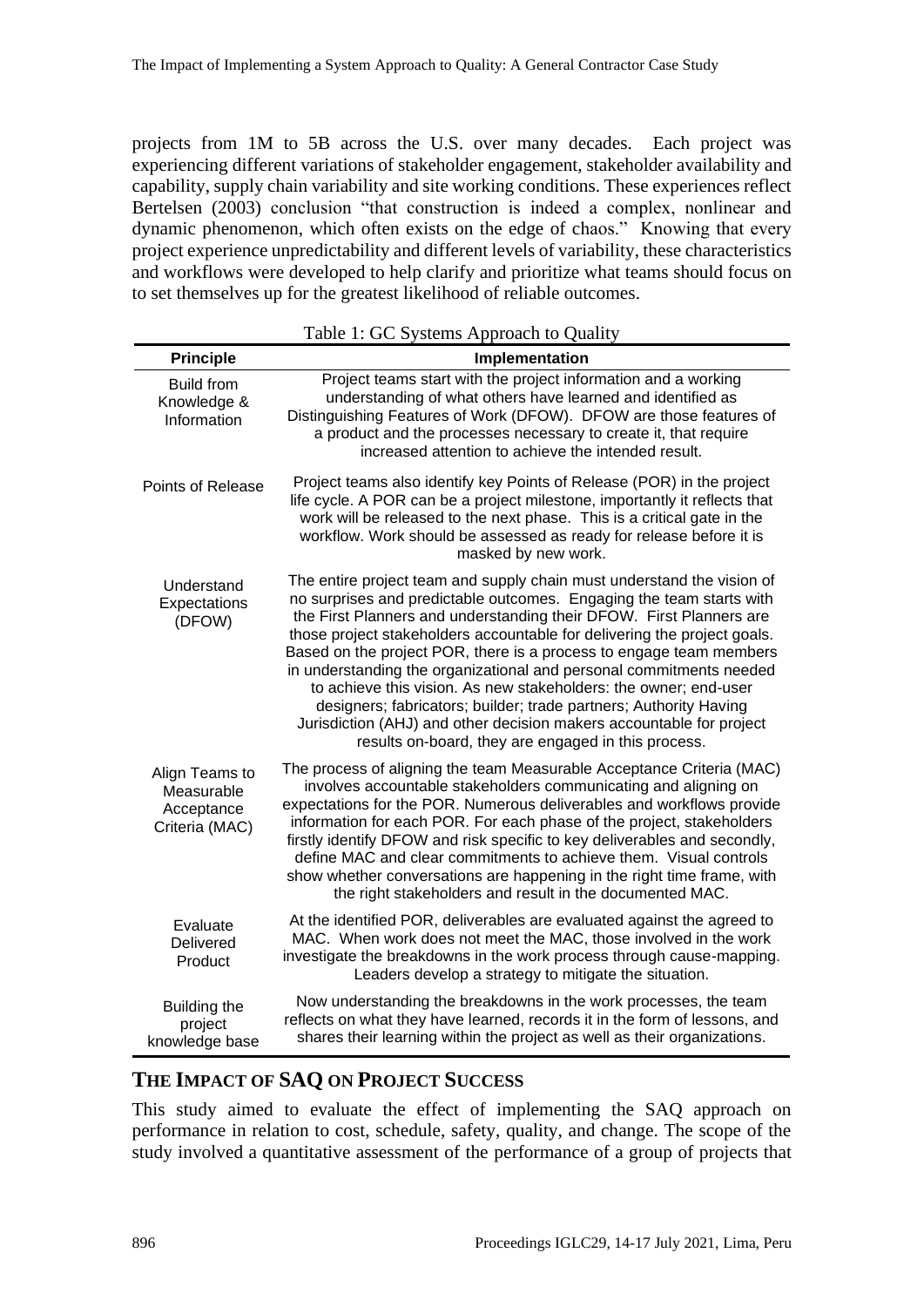implemented SAQ (Intervention Group) and compared their outcomes to a similar group of projects that did not (Control Group). The goal was to identify if projects that adopted the SAQ approach had any advantages. All the projects were completed in the past 5 years. The specific quantitative performance areas and metrics were selected to be consistent with data availability and the company's internal critical success factors. Table (2) lists the investigated performance areas and the corresponding performance metrics and units of measurement.

The two sample groups were designed to be similar and to be representative of the company's business in terms of project type and geographic reach. Data was collected from 22 projects, 60% were GMP, and 40% were lump sum, 36% of the projects were advanced technology, 27% were higher education, 18% were commercial, 9% were healthcare, and 9% other. The combined, total dollar amount of construction work for the studied projects was around \$3.5 billion, with an average cost of around \$162 million per project. The sample groups were similar in total value. Table 2 shows the various performance metrics that were studied and their units of measurements.

| Table 2: Performance Metrics and Unit of Measure |                                         |                                                                                                                               |                                        |  |  |  |
|--------------------------------------------------|-----------------------------------------|-------------------------------------------------------------------------------------------------------------------------------|----------------------------------------|--|--|--|
| Area                                             | <b>Metric</b>                           | <b>Formula</b>                                                                                                                | Unit of<br><b>Measure</b>              |  |  |  |
| Cost                                             | <b>Cost Growth</b>                      | Actual Cost - Intial (Anticipated)Cost<br>Intial Cost                                                                         | Percentage<br>of the total<br>cost     |  |  |  |
|                                                  | Fee Gain                                | $\textit{Fee Erosion} + \textit{Fee Gain} + \textit{Nonreimbusrables}$<br>Contract Fee(Current $-$ Appraoved Fee for changes) | Percentage<br>of total fee             |  |  |  |
| Schedule                                         | Schedule<br>Growth from<br>Mobilization | $SC$ at Trend (Actual) – $SC$ at Mbilization<br>Actual SC - Actual Mobilization                                               | Percentage<br>of the total<br>duration |  |  |  |
|                                                  | Change<br>percent<br>duration           | Ave. Potential Change Items (PCI)Processing Time<br><b>Actual Construction Duration</b>                                       | Percentage<br>of total<br>duration     |  |  |  |
| Change<br>Manage-<br>ment                        | Value of<br>Percent<br>Changes          | Total Value of Change Orders<br>Actual Contract Cost (Revised)                                                                | Percentage<br>of the total<br>cost     |  |  |  |
| Safety                                           | Incidents per<br>\$100M                 | Number of Incidents<br>\$100M                                                                                                 | Number per<br>million<br>dollars       |  |  |  |
| Quality                                          | Value of<br>reported<br>Claims          | Order of Magnitude of Reported Claims<br><b>Total Contract Cost</b>                                                           | Percentage<br>of the total<br>cost     |  |  |  |

The comparison also involved an assessment of project culture using Quinn's Competing Values Framework (CVF) for both groups. The assessment of project culture was important as the SAQ approach had been designed to change team culture towards one of collaboration in terms of behaviors and information sharing. The CVF is designed to assess and characterize the cultural orientation of a team or company (Cameron and Quinn 2011). The CVF is based on the hypothesis that the culture of every organization can be characterized in terms of four basic orientations, pairs of which are in tension with each other. On one axis the tension is between collaborate (clan) and compete (market) behaviors, while on the other the tension is between control (hierarchy) and create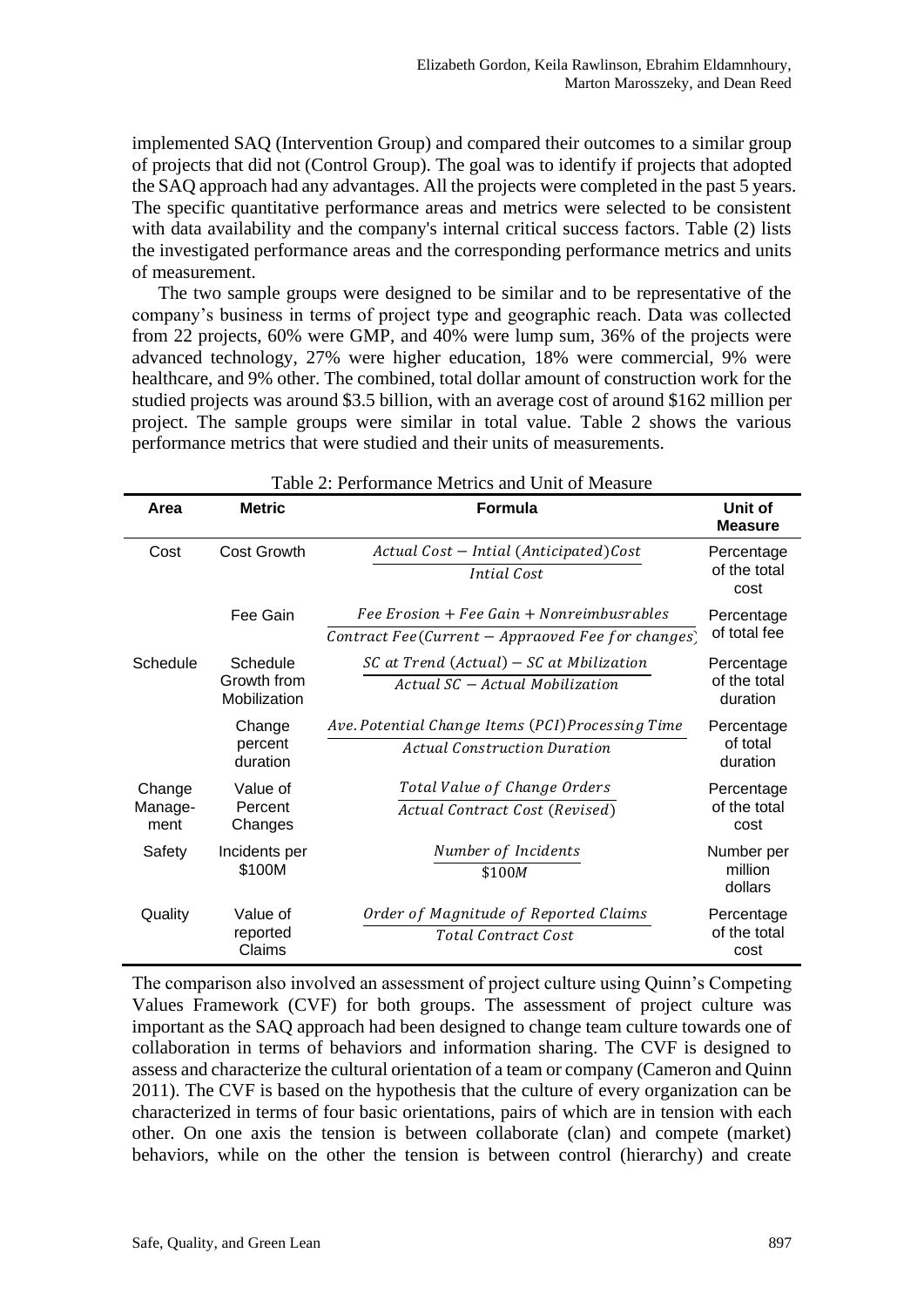(adhocracy). The characteristics of teams on the collaborate-compete axis are relatively easily understood in terms of teamwork, trust, openness, and flexibility. But, on the control-create axis, the characteristics in tension are less obvious. The control bias reflects a belief that processes can be codified, learned, and simply need to be repeated, whereas the create bias reflects a belief that teams operate in more complex and variable environments where they also need the ability to agilely solve unexpected problems.

CVF has been tested on thousands of organizations and has been found to provide a robust scientific approach, it also leads to recommendations for how to improve individual and organizational performance (Cameron and Quinn 2011). The assessment is based on a representative set of team members answering questions in relation to six aspects of organizational culture: dominant characteristics, organizational leadership, management of employees, organizational glue, strategic emphases, and criteria of success. Respondents select from four descriptors in relation to each aspect by dividing 100 points between the four alternatives provided. The selection is made to describe the existing status as well as a desired future state if greater success were to be achieved. The framework provides a basis for gaining an improved understanding of the basic elements of culture and provides some insight into how the culture can be changed.

### **ANALYSIS**

### **CULTURAL STUDY**

The research team distributed surveys to three key members of each of the project's teams involved in both groups of projects. Twenty-two valid responses were collected from the Intervention Group and 18 valid responses were collected from Control Group. Invalid responses were rejected, also, several key team members who had been involved in projects had left the company and could not be contacted. Going forward, it was proposed to survey project teams during the project lifecycle. Figure 1 shows the cultural biases of the project teams for Intervention and Control projects during the project and the culture shift they would like to see to improve outcomes. The data was also aggregated according to the roles of the respondent (i.e., Superintendents, Project Managers (**PM**), Project Engineers (**PE**). This allowed the researchers to identify the different cultural perceptions of team members in different roles on projects.

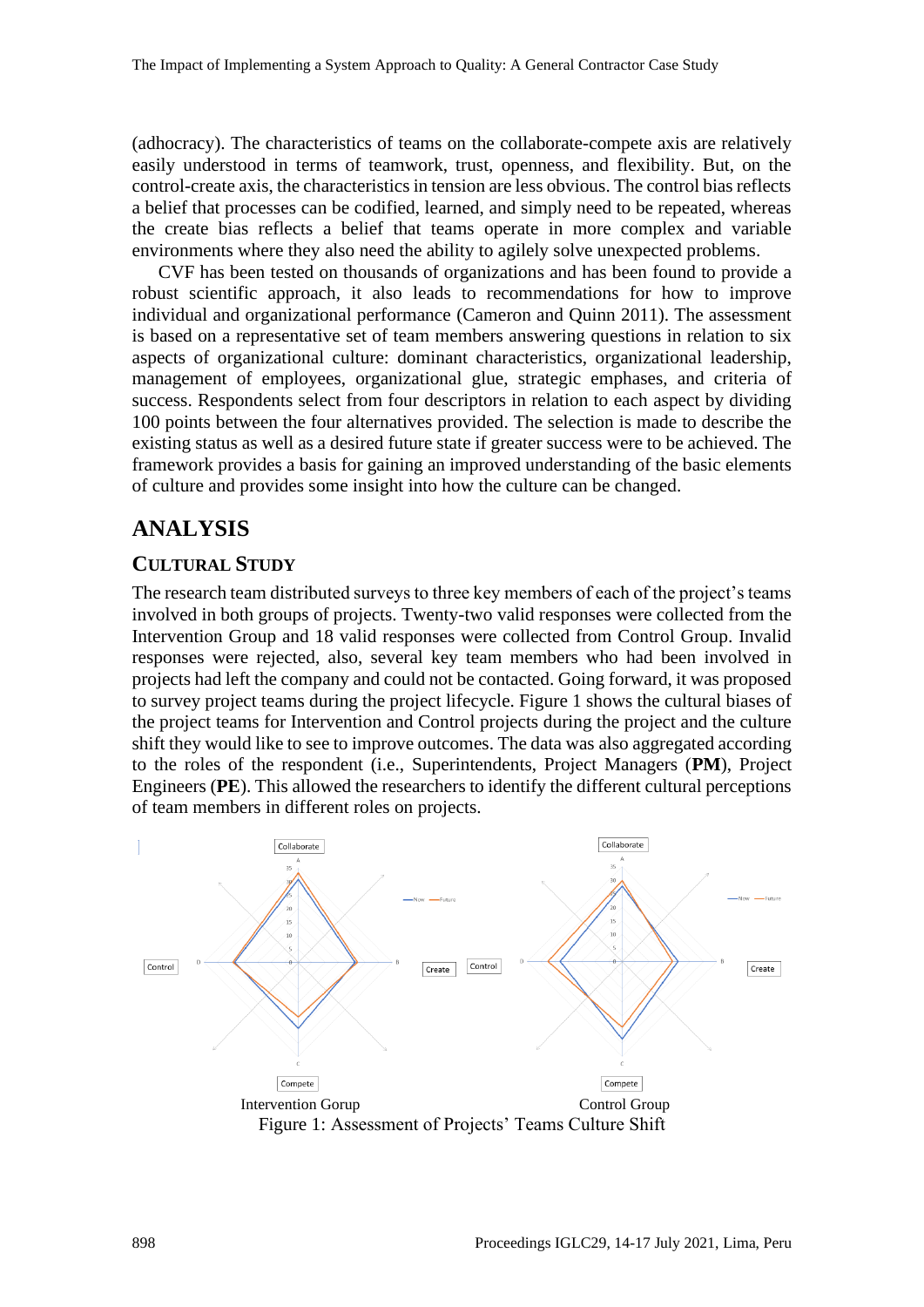On the Collaborate-Compete axis, Intervention Group teams perceived their culture to be significantly skewed toward collaboration relative to Control Group teams. Both groups wanted slightly more collaboration in the future than at the present.

On the Control-Create axis, Control Group respondents perceived that they have a higher level of control relative to create and perceived the need for a further increase in control in the future at the expense of create. Intervention Group respondents perceived a balance between control and create and did not see a need to change that balance.

Control Group PMs perceived site culture to be more competitive than do Intervention Group PEs who perceived it to be significantly more collaborative. This may be due to the nature of the PM's job and their accountability for meeting cost and schedule constraints while PEs see much more collaboration because they are coordinating meetings with different stakeholders to work through construction issues. In the future, the Intervention Group PMs wanted to significantly decrease competition, and to see an increase in creation on projects.

# **QUANTITATIVE STUDY**

To identify the impact of SAQ on key performance areas (i.e., cost, schedule, safety, change management, quality management) a comparison of Intervention Group and Control Group projects was conducted based on these metrics. Table 3 summarizes the comparison across the 2 groups of projects.

| <b>Performance</b><br>Area | raoig 9. I chomhance meanes meanans<br><b>Performance Metric</b> | <b>Median</b>         |                  |  |
|----------------------------|------------------------------------------------------------------|-----------------------|------------------|--|
|                            |                                                                  | Intervention<br>group | Control<br>group |  |
| Cost                       | Cost Growth                                                      | 5%                    | 9%               |  |
|                            | Fee Gain                                                         | 4%                    | -35%             |  |
| Schedule                   | Schedule Growth at Mobilization                                  | 11%                   | 18%              |  |
| Change<br>Management       | <b>Change Percent Duration</b>                                   | 14%                   | 18%              |  |
|                            | Value of Percent Changes                                         | 5%                    | 13%              |  |
| Safety                     | Incidents per \$100M                                             | 1.5                   | 1.9              |  |
| Quality                    | Value of Claims as a Percentage of<br><b>Contract Cost</b>       | 0.14%                 | 0.87%            |  |

### Table 3: Performance Metrics Medians

#### **Cost Performance**

The researchers examined the cost performance of both groups of projects using two metrics: Cost Growth and Fee Gain. Both metrics show very significantly improved and more predictable performance when SAQ is implemented.

#### **Schedule Performance**

The researchers examined the schedule performance of both groups of projects using Schedule Growth from Mobilization, which is the difference between the substantial completion date forecasted at mobilization and the actual substantial completion date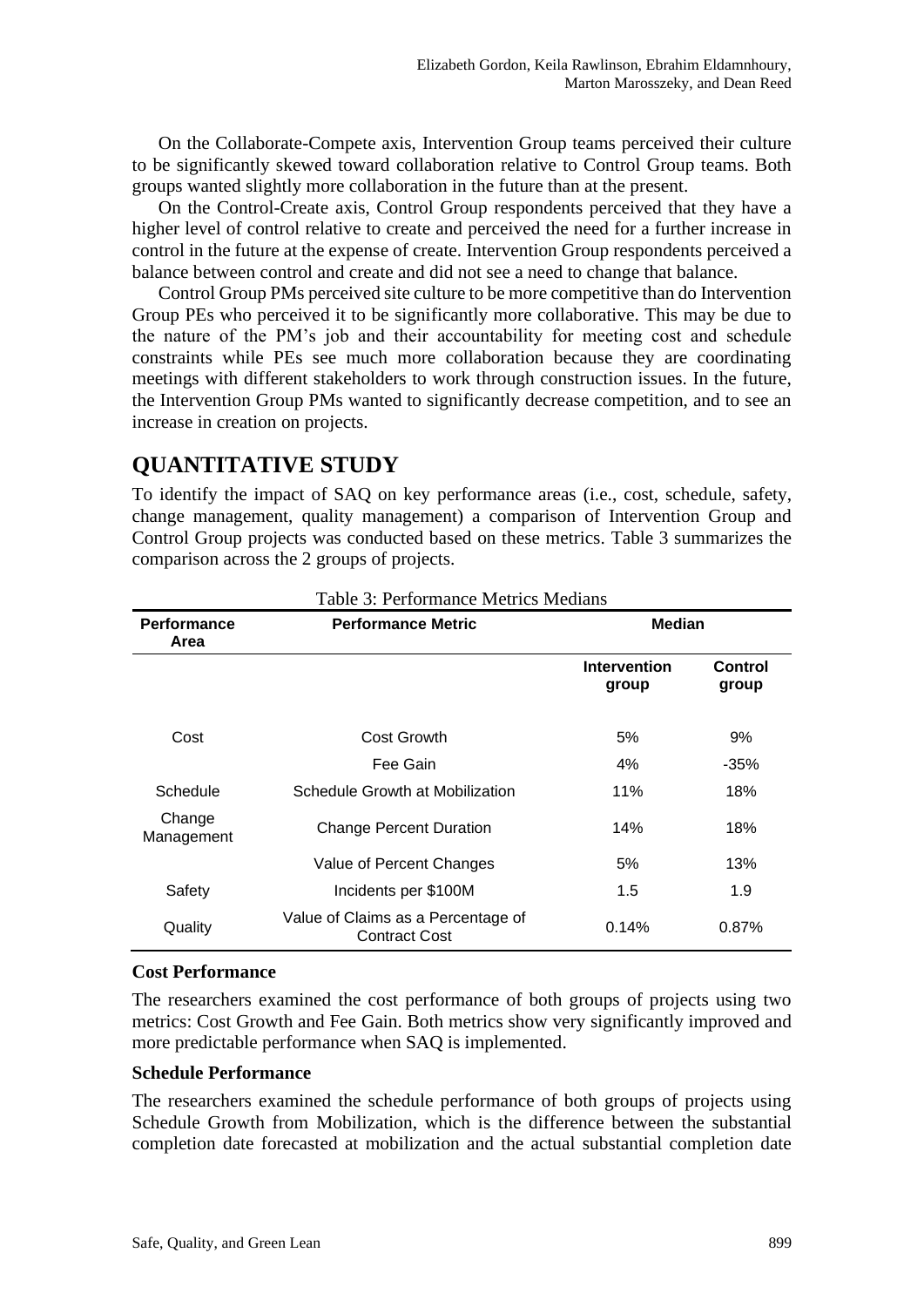achieved. This metric indicates the effectiveness of schedule management during construction, and it was found that Intervention Group projects had significantly less Schedule Growth.

#### **Change Management Performance**

Change Management Performance was examined by measuring two metrics: Change Percent Duration and the Value of Percent Changes. Both metrics indicate that Intervention Group projects performed significantly better as the extent of change was substantially lower and more predictable.

#### **Quality Performance through Evaluation of Claims**

To evaluate whether project teams could manage expectations with predictable results, the cost of claims reported by each group was reviewed. These costs included uninsured and insured property damage claims during the project and construction defect claims during the project and after the project. Construction defect latent claims can be reported up to 10 years after project completion. These claim costs do not represent all the rework costs incurred in a project, only the claim costs reported to the GC's internal risk group. Teams can also manage property damage and construction defect claims within the project budget and without reporting claims to the risk teams. These two factors help to explain why the cost of claims on these projects is significantly lower than industry standards. Of the two groups, Control Group projects had a higher reported amount of cost associated with the claims.

#### **Safety Performance**

No significant difference was observed in overall safety performance between the Intervention and Control Groups projects. What became obvious in the analysis was that a small number of projects (fewer than 20%) had a disproportionate impact on the overall safety results. Closer examination revealed that on projects that were run by "recently recruited" project team leaders, poorer safety outcomes were achieved.

### **DISCUSSION AND CONCLUSION**

Performance data was collected from 22 projects about cost, schedule, safety, quality, and changes. The projects were divided into two comparable groups, those that implemented SAQ and those that did not (the Control Group). Projects that implemented SAQ generally performed significantly better against a range of cost, schedule, and quality outcome metrics and had outcomes more consistent with the goals.

Across all standard project performance measures, the SAQ projects share two distinct advantages. First, results were more predictable as the performance outcomes were more closely aligned with the project targets. Second, SAQ projects have significantly improved results in all the dimensions that were assessed, higher profitability, better cost predictability, and improved schedule achievement.

Overall, wherever SAQ was deployed, trade partners and internal stakeholders were encouraged to have more and earlier conversations to facilitate planning, and to engage more closely to build a more collaborative project culture. There was also a focus on developing clearer contract language to describe customer objectives. SAQ appears to have facilitated better design with earlier stakeholder engagement to improve the outcomes of risk management plans by eliminating subsequent changes.

In addition, Quinn's CVF model was used to measure the cultural orientation of the two groups of projects. The study of culture was limited to three participants from each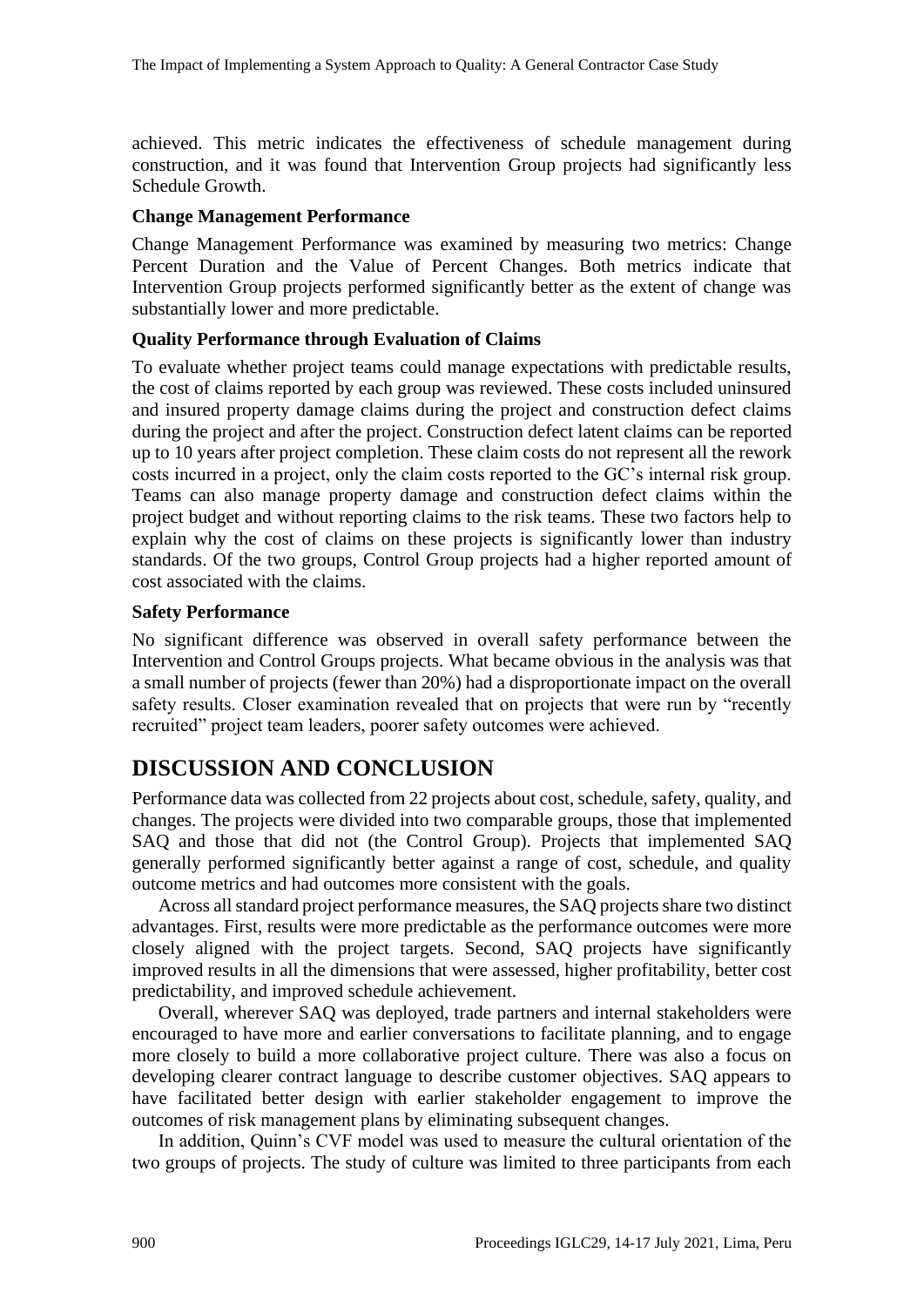project, and even this was not achieved on some. People in three key roles were surveyed, PMs, PEs and Superintendents, and the assessments of participants in each group were aggregated.

The culture on projects where SAQ had been implemented was perceived to be more collaborative, less competitive, and more creative. Interestingly, on projects that did not deploy SAQ, it was perceived that they needed more control while in the projects that did deploy SAQ, respondents felt they had sufficient control. This observation reflects the reality, that the projects that deployed SAQ had better control as indicated by all measures.

It was observed that people in different roles have different perceptions of culture, as this is influenced by their responsibilities and work practices. This confirmed the expectation that a larger team of respondents is needed to achieve a reliable view of cultural orientation on any one project.

A significant difference was observed between the perceptions of culture on the collaborate-compete axis between Intervention Group PMs and PEs. It is postulated that this is most likely be due to the difference in the roles of the respondents. Nevertheless, this is considered to be a significant difference that is worthy of further research.

Finally, there was no significant difference in the safety performance of the 2 groups, though the overall rate for each group was disproportionately influenced by a small number of projects that had high to very high incident rates.

This work is a first step in the assessment of these critical correlations and shows the way forward towards improved project culture and outcomes. This includes (1) studying the impact of SAQ on outcomes across a company's different business units; and (2) understanding the factors that improve leadership engagement and operational adoption of SAQ. To facilitate this, the authors recommend: (a) implementing Quinn Survey throughout project's milestones; (b) performing cause-mapping to identify successful best practices and the upstream impacts; and (c) connecting findings back to how project teams operationalized the SAQ framework to better support underperforming business units. Further investigation is planned to study the impact of project delivery type, contract type, and leadership style and experience with repeat customers, and staffing on implementing SAQ.

# **LIMITATIONS**

This study reports an early-stage investigation of the impact of SAQ on project outcomes. The number of projects included in this study is relatively small (22 projects), and future research is proposed to validate this study's findings and to better understand the impact of SAQ on project performance. While the results indicate a compelling case for implementing SAQ systems such as this in construction, it is important to recognize this study's limitations. It was not possible to characterize the projects in terms of many significant and important parameters such as team leadership, team experience, client culture and experience, contract type and maturity of SAQ implementation.

### **REFERENCES**

- Alarcon, L. F., and Mardones, D. A. (1998). "Improving the Design-Construction Interface."
- Bertelsen, S. (2003). "Complexity Construction in a New Perspective." *International Group of Lean Construction*, 12.
- Cameron, K. S., and Quinn, R. E. (2011). "The competing values culture assessment: A Tool from the Competing Values Product Line." *Wiley*, (March), 1–14.